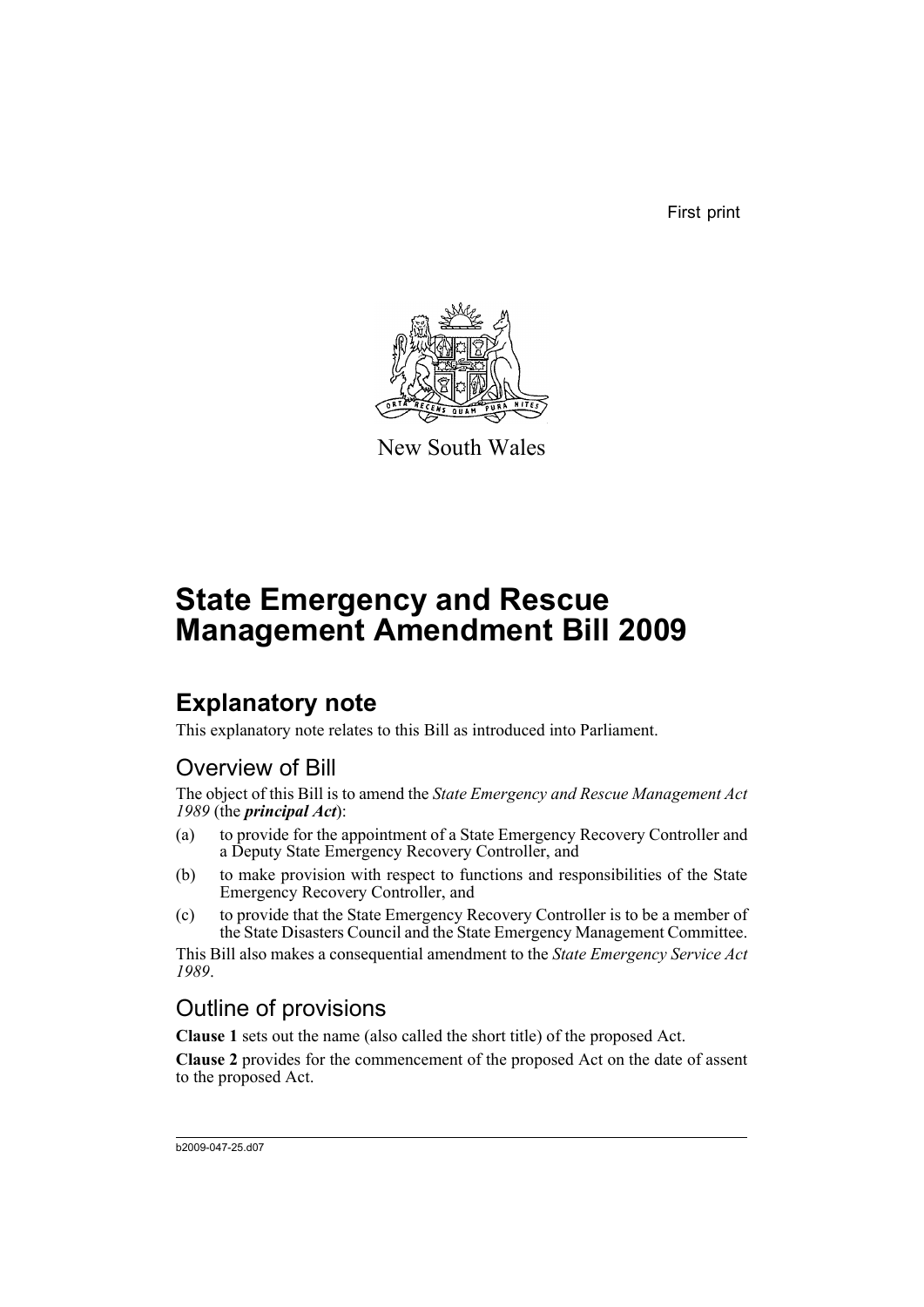Explanatory note

### **Schedule 1 Amendment of State Emergency and Rescue Management Act 1989 No 165**

**Schedule 1 [1]** amends section 3 of the principal Act to include definitions for the terms *State Emergency Recovery Controller* (being the State Emergency Recovery Controller appointed under proposed section 20A) and *recovery agency* (being an agency identified in the State Disaster Plan as the agency primarily responsible for controlling the recovery from an emergency).

**Schedule 1 [2]** amends section 10 of the principal Act to provide that the State Emergency Recovery Controller exercises his or her functions under the principal Act subject to the control and direction of the Minister.

**Schedule 1 [3]** amends section 10 (4) of the principal Act to provide that the Minister may delegate certain functions under the principal Act to the State Emergency Recovery Controller.

**Schedule 1 [4]** amends section 11 of the principal Act to provide that the State Emergency Recovery Controller is to be a member of the State Disasters Council.

**Schedule 1 [5]** amends section 12 of the principal Act to provide that the State Disaster Plan is to specify the responsibilities of the State Emergency Recovery Controller.

**Schedule 1 [6]** amends section 14 of the principal Act to provide that the State Emergency Recovery Controller is to be a member of the State Emergency Management Committee.

**Schedule 1 [8]** inserts proposed Subdivision 5 (proposed sections 20A and 20B) in Division 1 of Part 2 of the principal Act.

Proposed section 20A provides that the Minister may appoint:

- (a) a senior executive officer, with experience in emergency management, as the State Emergency Recovery Controller, and
- (b) a senior executive officer or senior officer, with experience in emergency management, as the Deputy State Emergency Recovery Controller, to exercise the functions of the State Emergency Recovery Controller during any absence of, or vacancy in the office of, the State Emergency Recovery Controller.

Proposed section 20B makes provision for the responsibilities and functions of the State Emergency Recovery Controller. In particular, the section deals with the following matters:

- (a) the circumstances in which the State Emergency Recovery Controller is responsible for the recovery from an emergency,
- (b) the circumstances in which the State Emergency Recovery Controller may assume responsibility for the recovery from an emergency when the State Disaster Plan designates a recovery agency with primary responsibility for controlling the recovery from the emergency,

Explanatory note page 2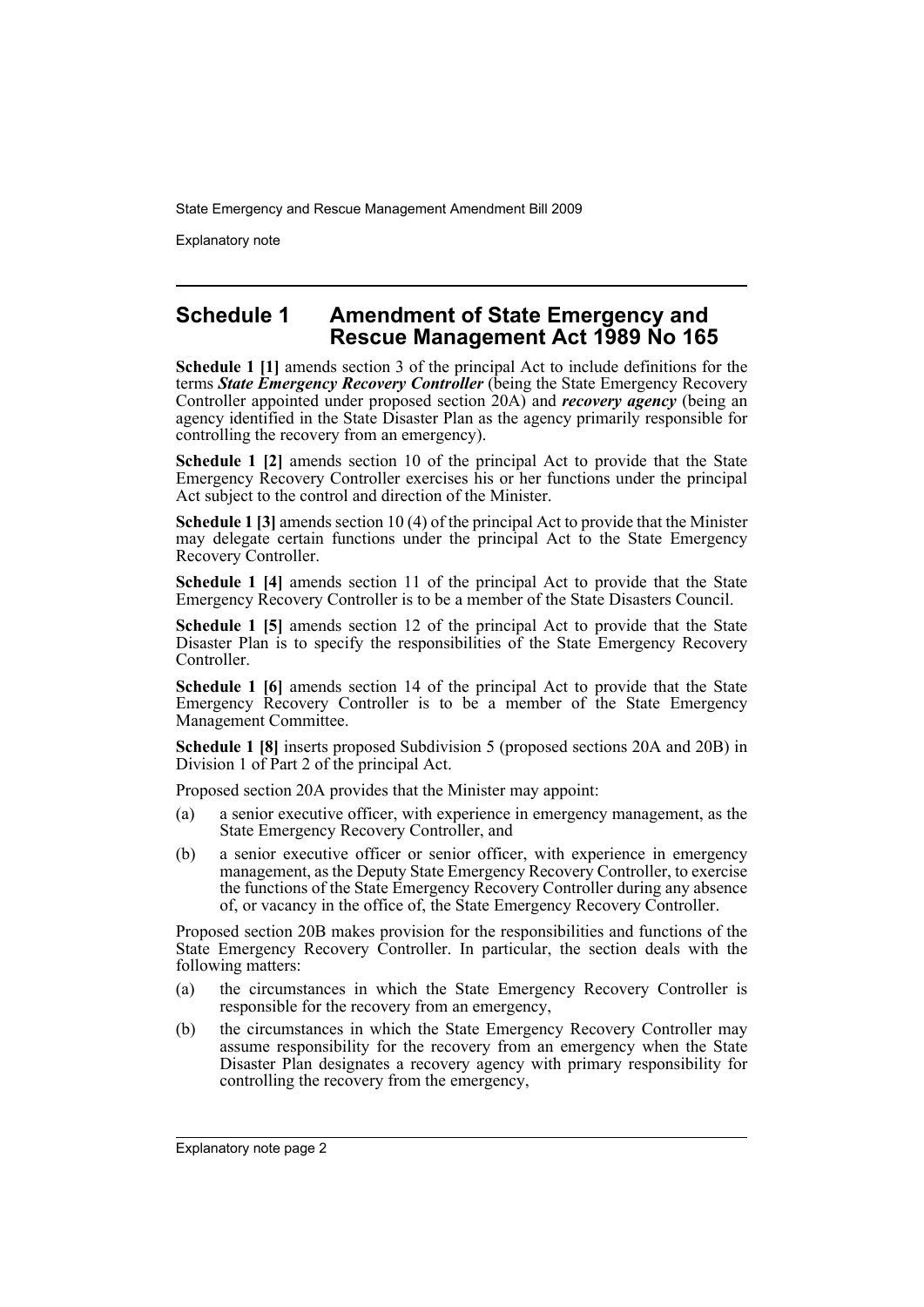Explanatory note

(c) the authority of the State Emergency Recovery Controller to issue directions to certain agencies and appoint officers to control particular activities of certain agencies, where the State Emergency Recovery Controller is responsible for controlling the recovery from an emergency.

**Schedule 1 [7] and [9]–[11]** make consequential amendments.

**Schedule 1 [12] and [13]** make minor amendments in the nature of statute law revision.

**Schedule 1 [14]** amends clause 1 of Schedule 4 to the principal Act to enable regulations of a savings or transitional nature to be made as a consequence of the enactment of the proposed Act.

### **Schedule 2 Amendment of State Emergency Service Act 1989 No 164**

Schedule 2 makes a consequential amendment to section 8 of the *State Emergency Service Act 1989*.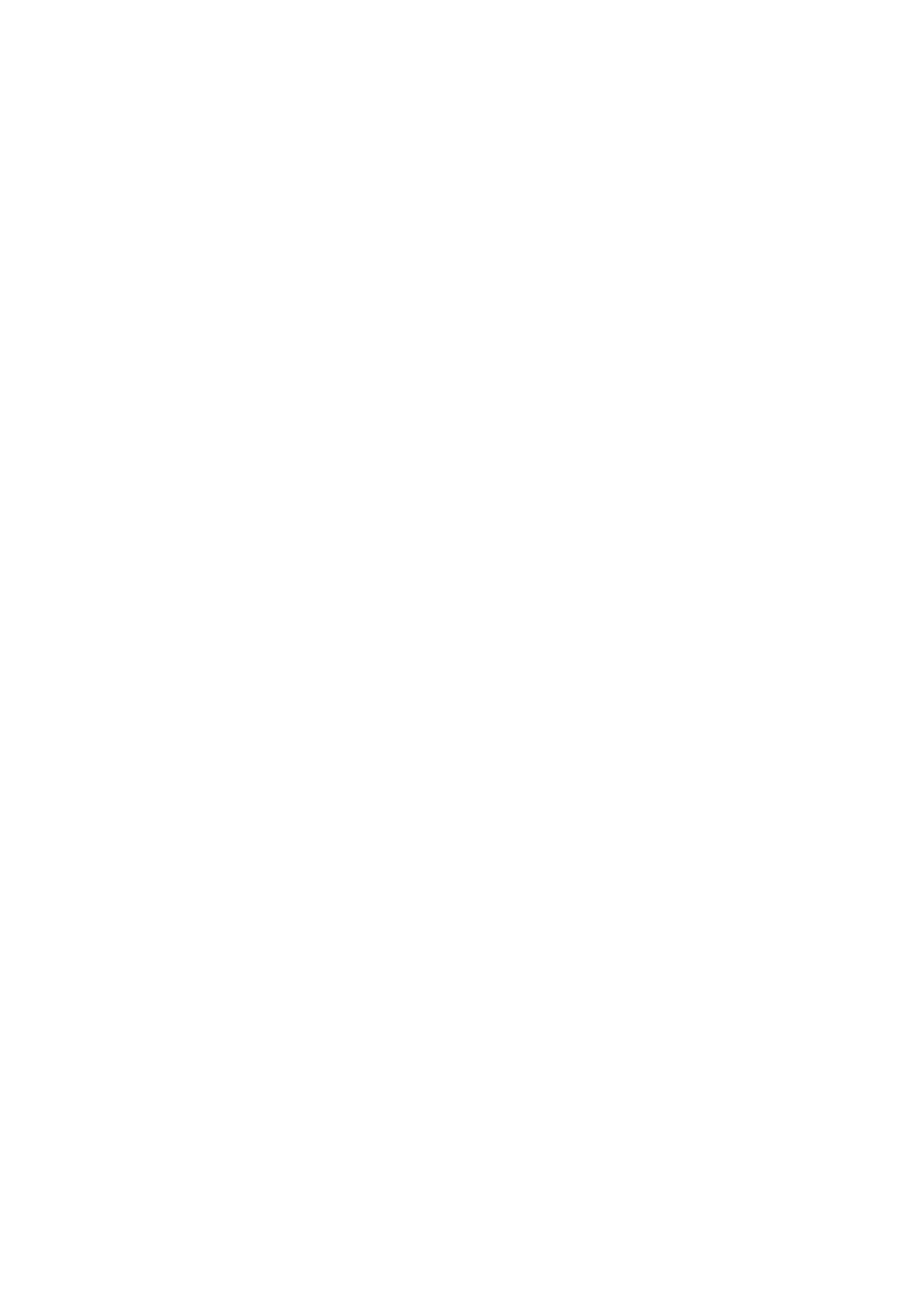First print



New South Wales

# **State Emergency and Rescue Management Amendment Bill 2009**

## **Contents**

|            |                                                                       | Page |
|------------|-----------------------------------------------------------------------|------|
|            | Name of Act                                                           |      |
|            | Commencement                                                          |      |
| Schedule 1 | Amendment of State Emergency and Rescue Management<br>Act 1989 No 165 |      |
|            | Schedule 2 Amendment of State Emergency Service Act 1989 No 164       | 8    |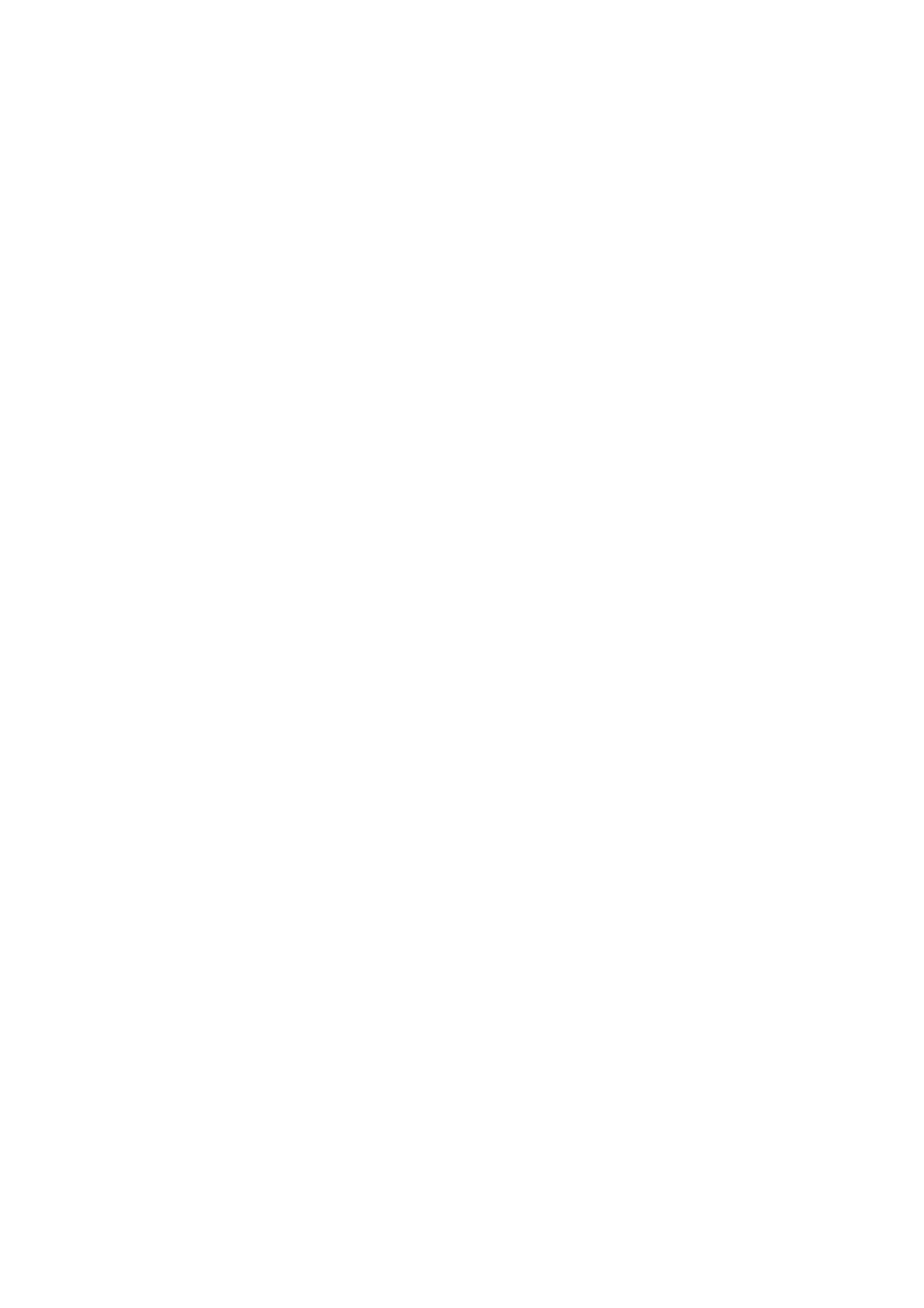

New South Wales

# **State Emergency and Rescue Management Amendment Bill 2009**

No , 2009

## **A Bill for**

An Act to amend the *State Emergency and Rescue Management Act 1989* to provide for the appointment of a State Emergency Recovery Controller; and for other purposes.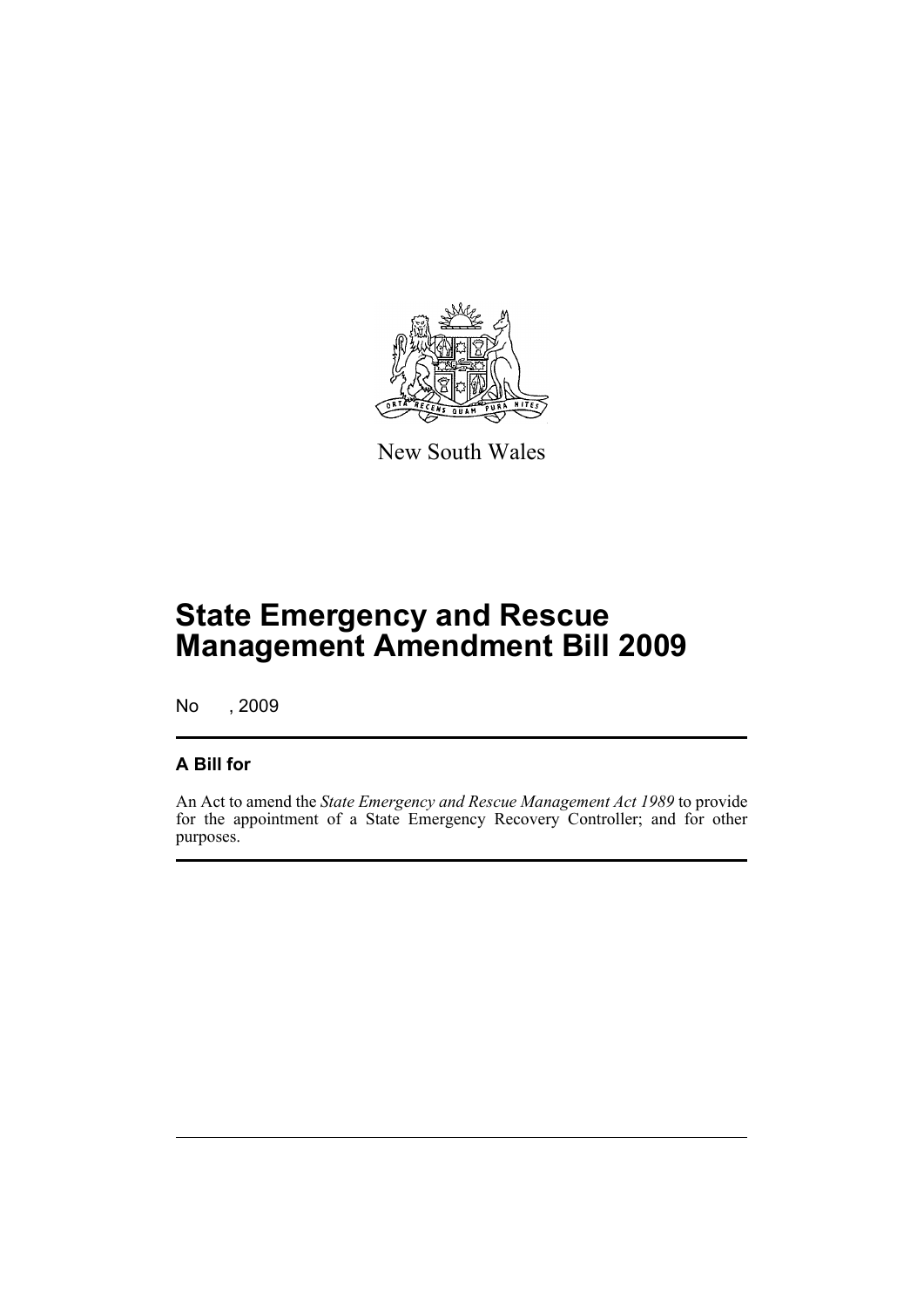<span id="page-7-1"></span><span id="page-7-0"></span>

| The Legislature of New South Wales enacts:                                  |               |
|-----------------------------------------------------------------------------|---------------|
| Name of Act                                                                 | $\mathcal{P}$ |
| This Act is the State Emergency and Rescue Management Amendment<br>Act 2009 | 3<br>4        |
| Commencement                                                                | 5             |
| This Act commences on the date of assent to this Act.                       | 6             |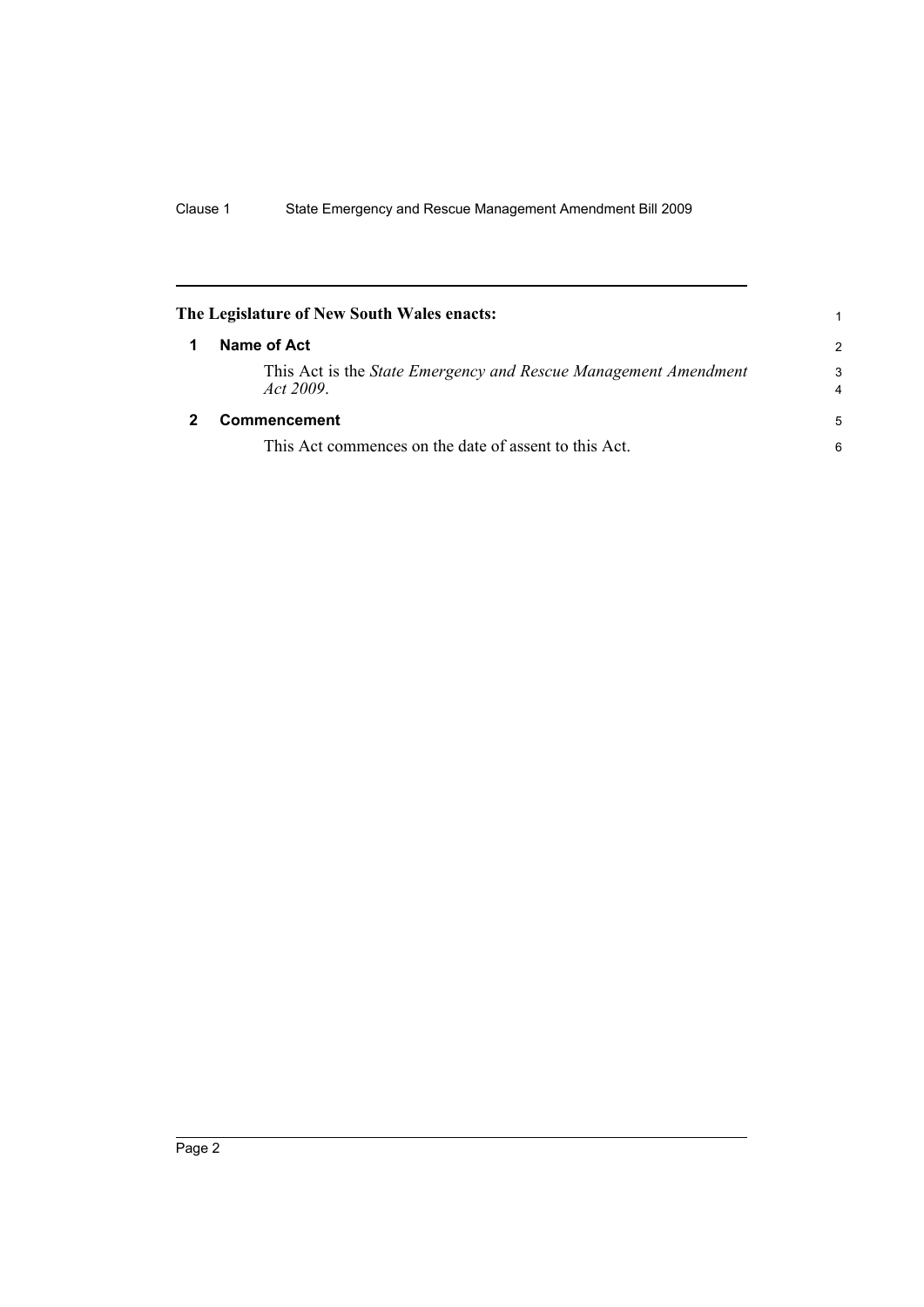Amendment of State Emergency and Rescue Management Act 1989 No 165 Schedule 1

<span id="page-8-0"></span>

|       | <b>Schedule 1</b><br><b>Amendment of State Emergency and</b><br>Rescue Management Act 1989 No 165                                                                    | 1<br>$\overline{c}$ |  |
|-------|----------------------------------------------------------------------------------------------------------------------------------------------------------------------|---------------------|--|
| [1]   | <b>Section 3 Definitions</b><br>Insert in appropriate order in section $3(1)$ :                                                                                      |                     |  |
|       |                                                                                                                                                                      |                     |  |
|       | <i>recovery agency</i> means the agency identified in Displan as the<br>agency primarily responsible for controlling the recovery from a<br>particular emergency.    | 5<br>6<br>7         |  |
|       | <b>State Emergency Recovery Controller means the State</b><br>Emergency Recovery Controller appointed under Part 2.                                                  | 8<br>9              |  |
| [2]   | <b>Section 10 Minister</b>                                                                                                                                           | 10                  |  |
|       | Insert after section $10(3)(b)$ :                                                                                                                                    | 11                  |  |
|       | the State Emergency Recovery Controller.<br>(c)                                                                                                                      | 12                  |  |
| [3]   | <b>Section 10 (4)</b>                                                                                                                                                | 13                  |  |
|       | Insert ", State Emergency Recovery Controller" after "Controller".                                                                                                   | 14                  |  |
| [4]   | <b>Section 11 State Disasters Council</b>                                                                                                                            | 15                  |  |
|       | Insert after section 11 $(3)$ $(b1)$ :                                                                                                                               | 16                  |  |
|       | (b2)<br>the State Emergency Recovery Controller, and                                                                                                                 | 17                  |  |
| [5]   | <b>Section 12 State Disaster Plan</b>                                                                                                                                |                     |  |
|       | Omit section 12 (3) (d). Insert instead:                                                                                                                             | 19                  |  |
|       | specify the responsibilities of the Minister, the State,<br>(d)<br>District or Local Emergency Operations Controller and the<br>State Emergency Recovery Controller. | 20<br>21<br>22      |  |
| [6]   | <b>Section 14 State Emergency Management Committee</b>                                                                                                               | 23                  |  |
|       | Insert after section 14 $(2)$ (a):                                                                                                                                   | 24                  |  |
|       | $\left( a1\right)$<br>the State Emergency Recovery Controller, and                                                                                                   | 25                  |  |
| $[7]$ | Section 19 Responsibility and functions of State Emergency Operations<br><b>Controller</b>                                                                           | 26<br>27            |  |
|       | Omit "or agreed to the Controller assuming" from section 19 (1B) (b).                                                                                                |                     |  |
|       | Insert instead "that the Controller assume, or has agreed to the Controller<br>assuming,".                                                                           | 29<br>30            |  |
|       |                                                                                                                                                                      |                     |  |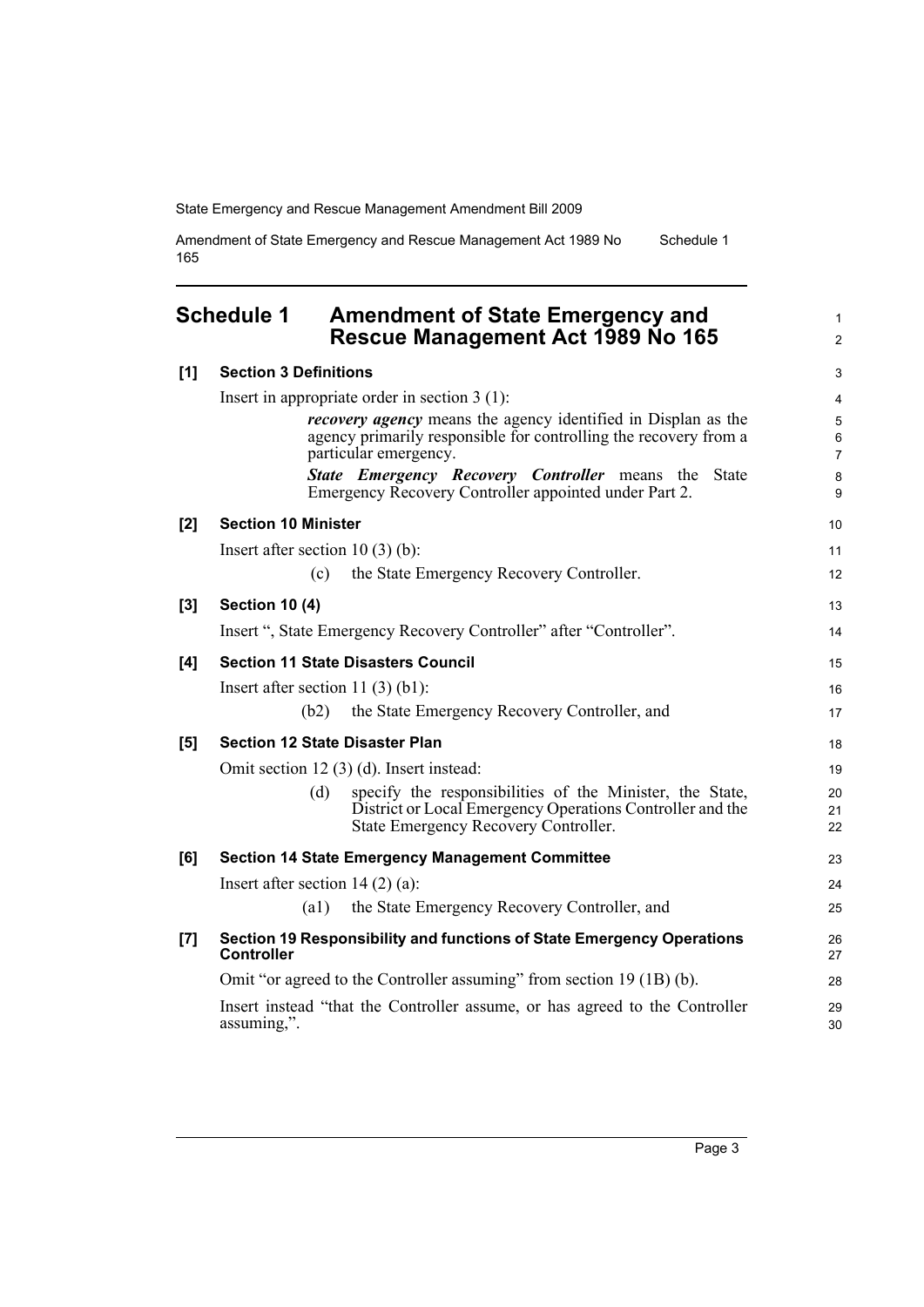Schedule 1 Amendment of State Emergency and Rescue Management Act 1989 No 165

### **[8] Part 2, Division 1, Subdivision 5**

Insert after section 20:

### **Subdivision 5 The State Emergency Recovery Controller**

#### **20A State Emergency Recovery Controller**

(1) The Minister may appoint a State Emergency Recovery Controller and a Deputy State Emergency Recovery Controller.

1  $\mathfrak{p}$ 

3

- (2) The person appointed as the State Emergency Recovery Controller must be a senior executive officer and the person appointed as the Deputy State Emergency Recovery Controller must be a senior executive officer or a senior officer.
- (3) The persons so appointed must be persons who are, in the opinion of the Minister, experienced in emergency management.
- (4) During the absence or a vacancy in the office of the State Emergency Recovery Controller, the Deputy State Emergency Recovery Controller has all of the functions of the State Emergency Recovery Controller.
- (5) Schedule 1 contains provisions with respect to the State Emergency Recovery Controller and the Deputy State Emergency Recovery Controller.
- (6) In this section:

*senior executive officer* has the same meaning as in the *Public Sector Employment and Management Act 2002*.

*senior officer* means a person employed in a position in the Public Service for which the rate of salary or wages payable to the person exceed the maximum rate payable for Grade 12, Administrative and Clerical Division, of the Public Service.

#### **20B Responsibility and functions of State Emergency Recovery Controller**

- (1) The State Emergency Recovery Controller is, subject to this section, responsible for controlling in accordance with this Act the recovery from an emergency:
	- (a) that affects more than one district, or
	- (b) for which the State Emergency Recovery Controller assumes responsibility.
- (2) The State Emergency Recovery Controller is not responsible for controlling the recovery from an emergency if there is a single recovery agency primarily responsible under Displan for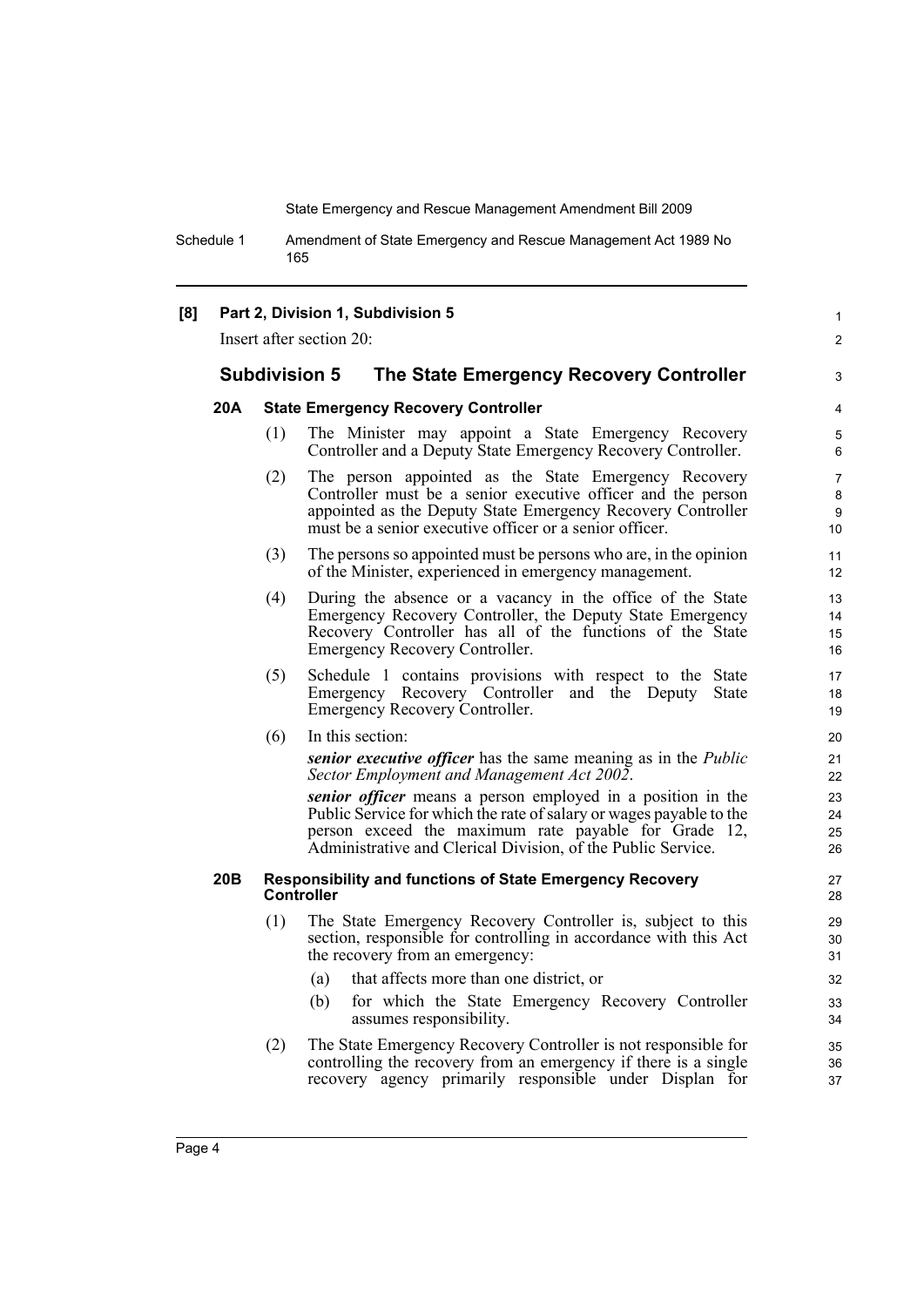Amendment of State Emergency and Rescue Management Act 1989 No 165 Schedule 1

> controlling the recovery from the emergency, unless the Controller assumes that responsibility in accordance with subsection  $(3)$ .

- (3) The State Emergency Recovery Controller may assume responsibility for controlling the recovery from an emergency from the recovery agency primarily so responsible under Displan if:
	- (a) the Controller is satisfied that it is necessary to do so in the particular circumstances of the case, and
	- (b) the recovery agency has requested that the Controller assume, or has agreed to the Controller assuming, that responsibility or, in the case of any disagreement on the matter, the Minister has directed the Controller to do so.
- (4) The State Emergency Recovery Controller may, if responsible for controlling the recovery from an emergency:
	- (a) issue directions to agencies who have functions in connection with recovery from an emergency, and
	- (b) appoint an officer of an agency to have overall control of particular activities in recovery from an emergency where a number of agencies are involved and those agencies do not agree on the matter.
- (5) The State Emergency Recovery Controller may assist a recovery agency that is primarily responsible for controlling the recovery from an emergency in carrying out that responsibility.
- (6) The functions of the State Emergency Recovery Controller may be exercised without the need for a declaration of a state of emergency.

#### **[9] Schedule 1, heading**

Omit the heading and the section reference following the heading. Insert instead:

### **Schedule 1 Provisions relating to Controllers**

(Sections 18 (4) and 20A (5))

**[10] Schedule 1, clause 1**

Omit the definition of *Controller*. Insert instead:

*Controller* means the State Emergency Operations Controller, Deputy State Emergency Operations Controller, State

28 29 30

31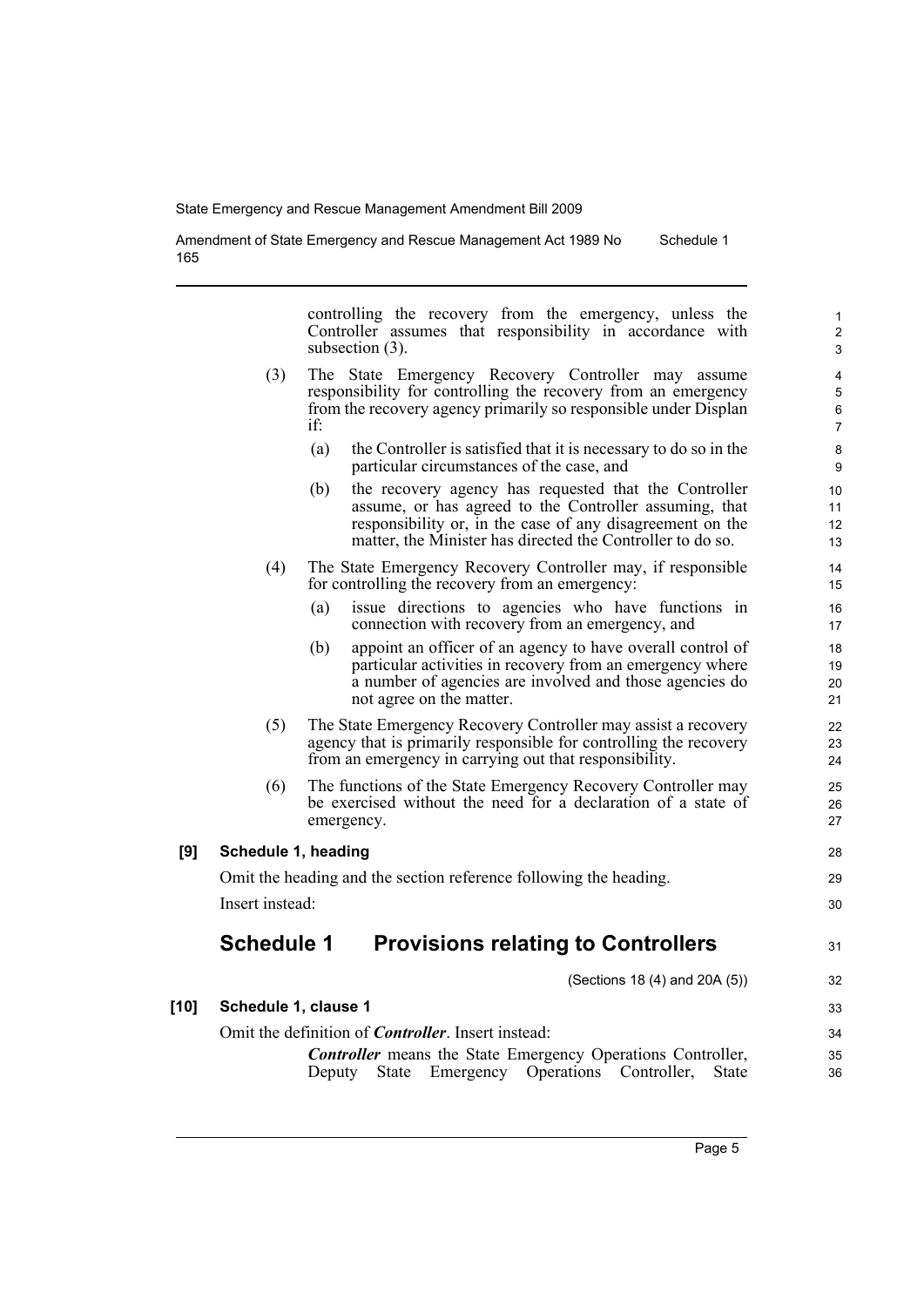Schedule 1 Amendment of State Emergency and Rescue Management Act 1989 No 165

|        |                                    |     |                      | Emergency Recovery Controller or Deputy State Emergency<br>Recovery Controller.                                                                                                                                                                              | $\mathbf{1}$<br>$\overline{2}$ |
|--------|------------------------------------|-----|----------------------|--------------------------------------------------------------------------------------------------------------------------------------------------------------------------------------------------------------------------------------------------------------|--------------------------------|
| $[11]$ | Schedule 1, clause 5               |     |                      | 3                                                                                                                                                                                                                                                            |                                |
|        | Omit the clause. Insert instead:   |     |                      | 4                                                                                                                                                                                                                                                            |                                |
|        | 5                                  |     |                      | <b>Casual vacancies</b>                                                                                                                                                                                                                                      | 5                              |
|        |                                    | (1) |                      | The office of the Controller becomes vacant if the Controller:                                                                                                                                                                                               | 6                              |
|        |                                    |     | (a)                  | dies, or                                                                                                                                                                                                                                                     | 7                              |
|        |                                    |     | (b)                  | completes a term of office and is not re-appointed, or                                                                                                                                                                                                       | 8                              |
|        |                                    |     |                      |                                                                                                                                                                                                                                                              |                                |
|        |                                    |     | (c)                  | resigns the office by instrument in writing addressed to the<br>Minister, or                                                                                                                                                                                 | 9<br>10                        |
|        |                                    |     | (d)                  | is removed from office under this clause, or                                                                                                                                                                                                                 | 11                             |
|        |                                    |     | (e)                  | becomes bankrupt, applies to take the benefit of any law<br>for the relief of bankrupt or insolvent debtors, compounds<br>with his or her creditors or makes an assignment of his or<br>her remuneration for their benefit, or                               | 12<br>13<br>14<br>15           |
|        |                                    |     | (f)                  | becomes a mentally incapacitated person, or                                                                                                                                                                                                                  | 16                             |
|        |                                    |     | (g)                  | is convicted in New South Wales of an offence that is<br>punishable by imprisonment for 12 months or more or is<br>convicted elsewhere than in New South Wales of an<br>offence that, if committed in New South Wales, would be<br>an offence so punishable. | 17<br>18<br>19<br>20<br>21     |
|        |                                    | (2) |                      | The Governor (or, in the case of the State Emergency Recovery<br>Controller or Deputy State Emergency Recovery Controller, the<br>Minister) may remove the Controller from office at any time.                                                               | 22<br>23<br>24                 |
| $[12]$ |                                    |     | Schedule 1, clause 7 |                                                                                                                                                                                                                                                              | 25                             |
|        |                                    |     |                      | Omit the clause. Insert instead:                                                                                                                                                                                                                             | 26                             |
|        | 7                                  |     |                      | <b>Chapter 1A of Public Sector Employment and Management Act</b><br>2002 not to apply                                                                                                                                                                        | 27<br>28                       |
|        |                                    |     |                      | Chapter 1A of the Public Sector Employment and Management<br><i>Act</i> 2002 does not apply to or in respect of the appointment of the<br>Controller.                                                                                                        | 29<br>30<br>31                 |
| $[13]$ |                                    |     |                      | Schedule 2 Provisions relating to members and procedure of emergency<br>management organisations                                                                                                                                                             | 32<br>33                       |
|        | Omit clause 5 (1). Insert instead: |     | 34                   |                                                                                                                                                                                                                                                              |                                |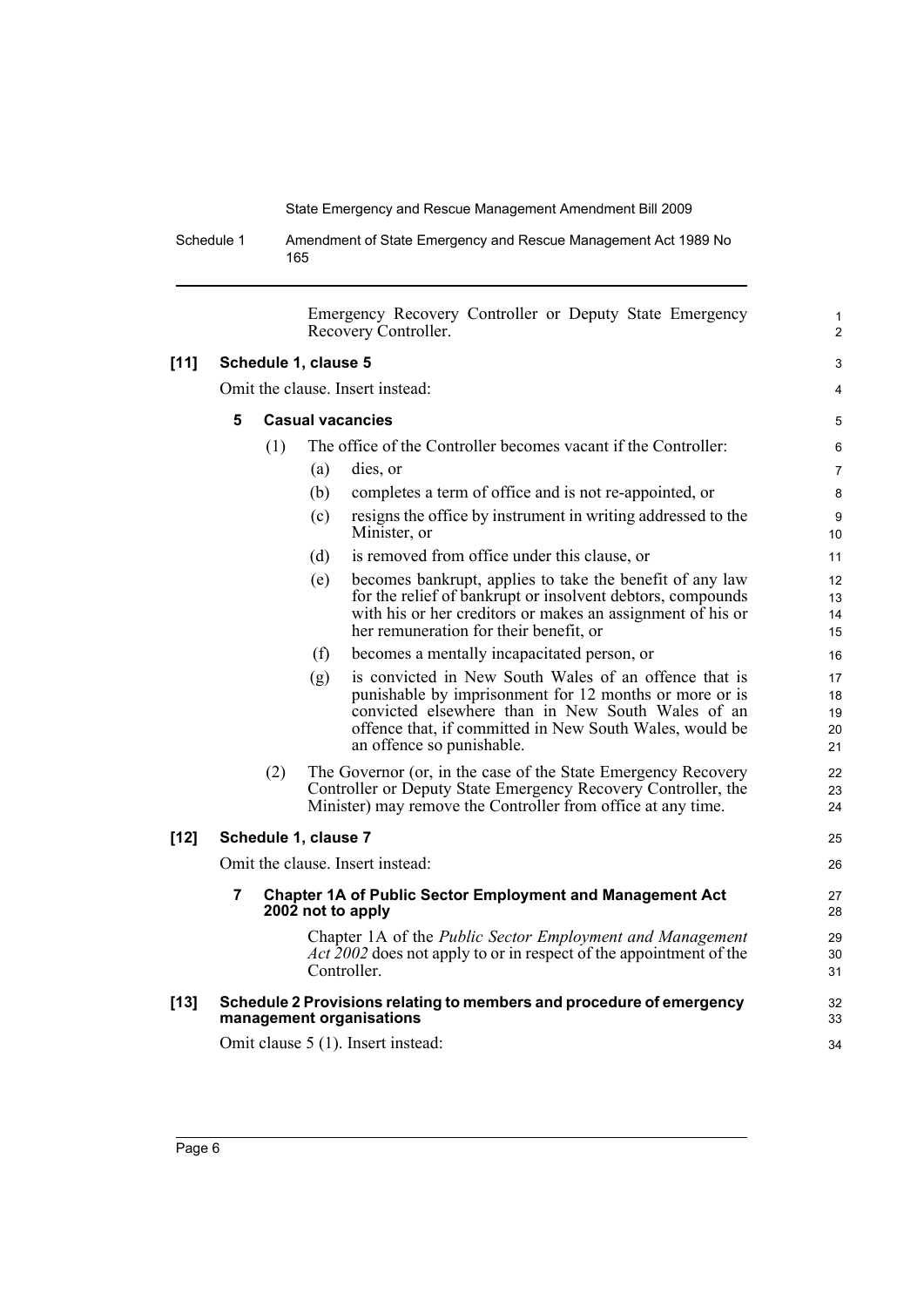Amendment of State Emergency and Rescue Management Act 1989 No 165 Schedule 1

|      | Chapter 1A of the Public Sector Employment and Management<br>Act 2002 does not apply to or in respect of the appointment of a<br>member. | 1<br>$\mathcal{P}$<br>3 |
|------|------------------------------------------------------------------------------------------------------------------------------------------|-------------------------|
| [14] | Schedule 4 Savings, transitional and other provisions                                                                                    |                         |
|      | Insert at the end of clause $1(1)$ :                                                                                                     | 5                       |
|      | State Emergency and Rescue Management Amendment Act 2009                                                                                 | 6                       |